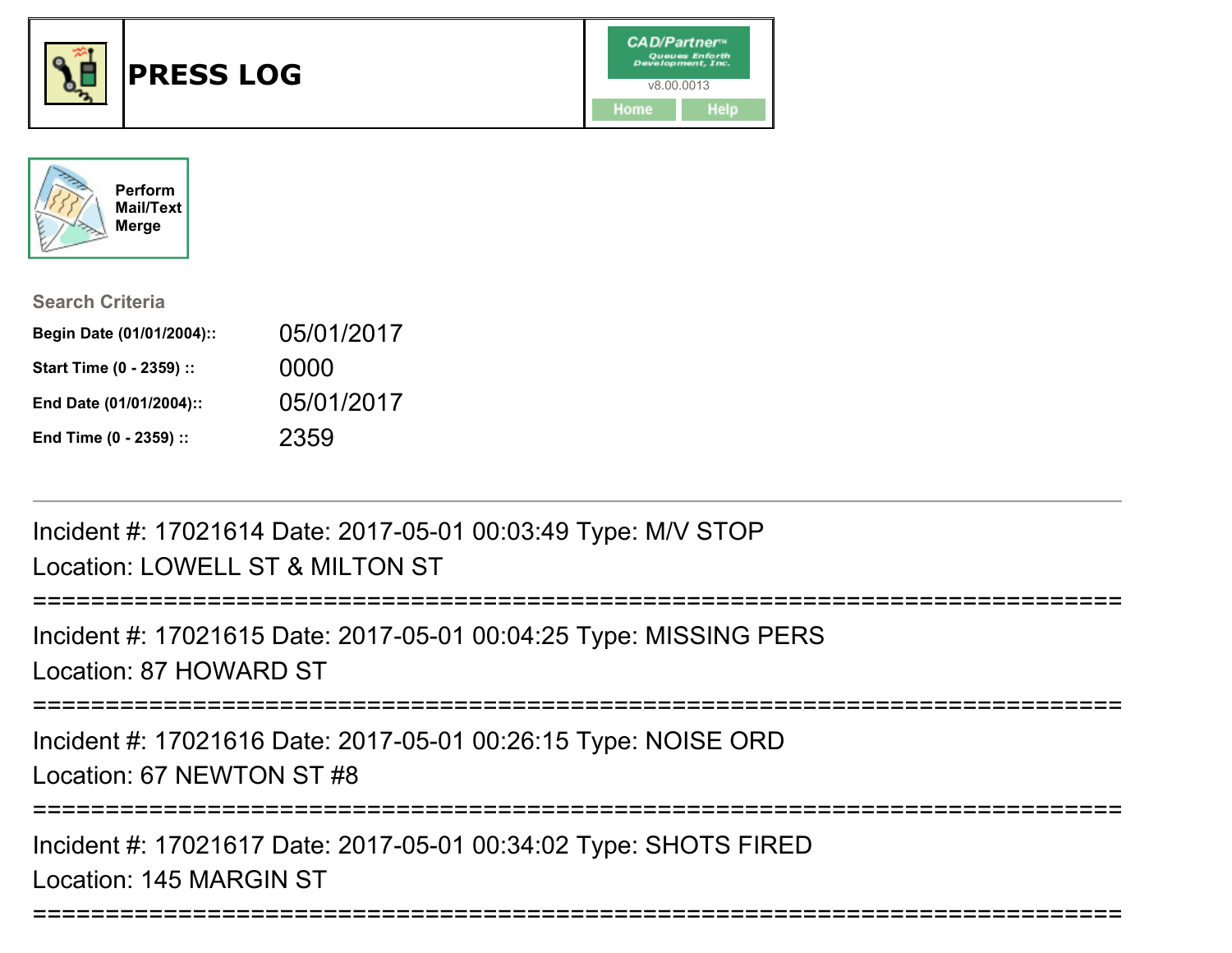Incident #: 17021618 Date: 2017-05-01 00:50:13 Type: DISTURBANCELocation: PARKER ST & SPRINGFIELD ST

===========================================================================Incident #: 17021619 Date: 2017-05-01 01:08:31 Type: DISTURBANCELocation: ARREST...AQUA LOUNGE / 151 ESSEX ST===========================================================================Incident #: 17021620 Date: 2017-05-01 01:36:30 Type: M/V STOPLocation: LOWELL ST & WINTER ST===========================================================================Incident #: 17021621 Date: 2017-05-01 01:43:21 Type: DISTURBANCELocation: 1 TREMONT ST=================== Incident #: 17021622 Date: 2017-05-01 01:45:06 Type: A&B PASTLocation: SAM'S FOOD STORE / 389 BROADWAY===========================================================================Incident #: 17021623 Date: 2017-05-01 02:00:36 Type: BUILDING CHKLocation: MARBLE AV===========================================================================Incident #: 17021624 Date: 2017-05-01 02:04:48 Type: M/V STOPLocation: JEFFERSON ST & MT VERNON ST===========================================================================Incident #: 17021625 Date: 2017-05-01 02:07:50 Type: M/V STOPLocation: MARBLE AV & OREGON AV

===========================================================================

Incident #: 17021626 Date: 2017-05-01 02:10:42 Type: M/V STOPLocation: LAWRENCE ST & LEXINGTON ST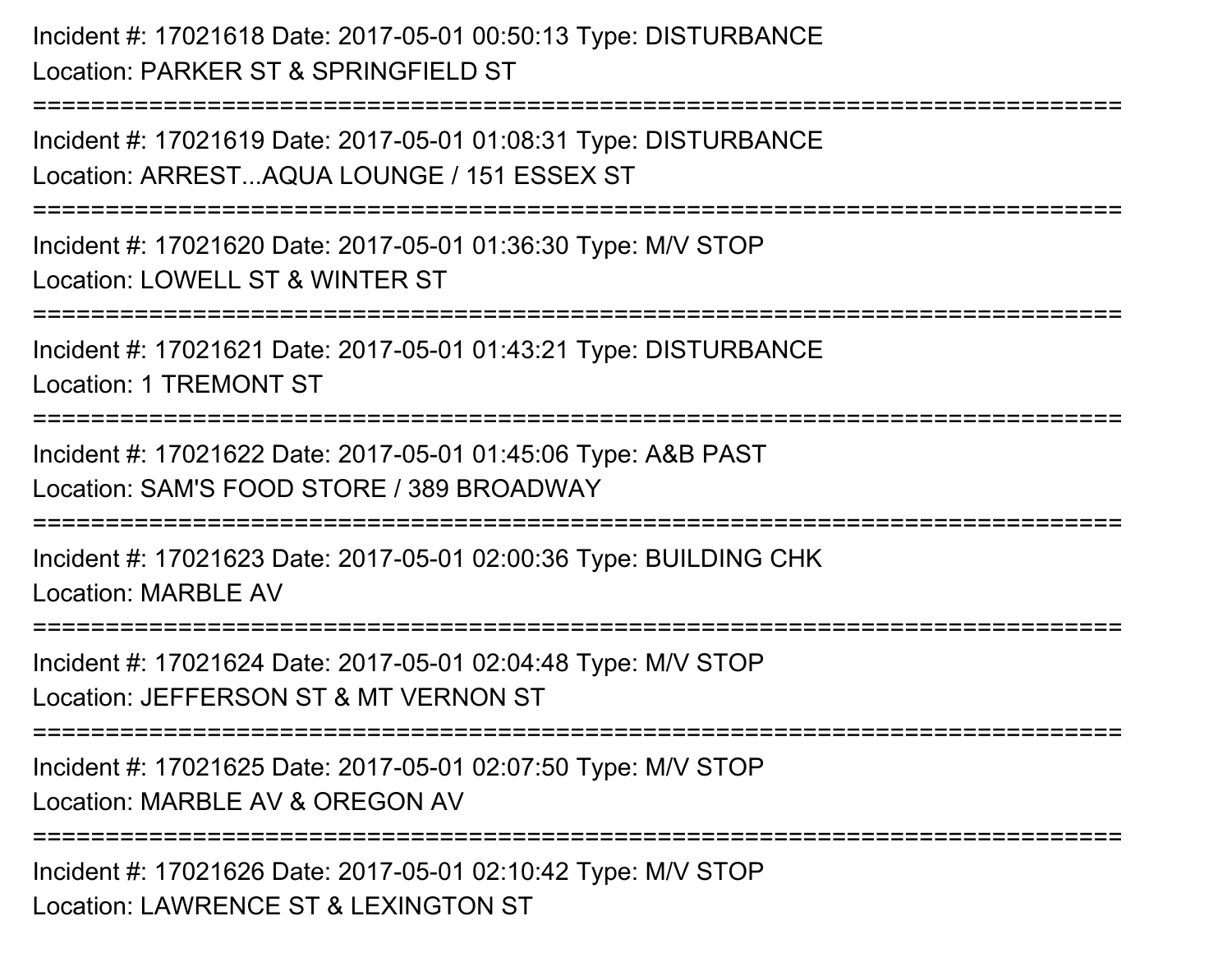Incident #: 17021627 Date: 2017-05-01 02:17:57 Type: NOISE ORDLocation: 92 BEACON ST #5

Location: HAMPSHIRE ST & MYRTLE ST

===========================================================================Incident #: 17021628 Date: 2017-05-01 02:24:16 Type: M/V STOPLocation: WINTHROP AVE & N PARISH ROAD===========================================================================Incident #: 17021629 Date: 2017-05-01 02:37:44 Type: M/V STOPLocation: LAWRENCE ST & PARK ST===========================================================================Incident #: 17021630 Date: 2017-05-01 02:42:03 Type: M/V STOPLocation: FERGUSON ST & S BROADWAY===========================================================================Incident #: 17021631 Date: 2017-05-01 02:49:32 Type: B&E/PROGLocation: 332 PROSPECT ST===========================================================================Incident #: 17021632 Date: 2017-05-01 02:59:42 Type: BUILDING CHKLocation: PRIMO'S LIQUORS / 450 HAVERHILL ST===========================================================================Incident #: 17021633 Date: 2017-05-01 03:01:36 Type: M/V STOPLocation: 173 WEST ST===========================================================================Incident #: 17021634 Date: 2017-05-01 03:02:11 Type: BUILDING CHKLocation: HAFFNERS GAS STATION / 469 HAVERHILL ST===========================================================================Incident #: 17021635 Date: 2017-05-01 03:08:16 Type: M/V STOP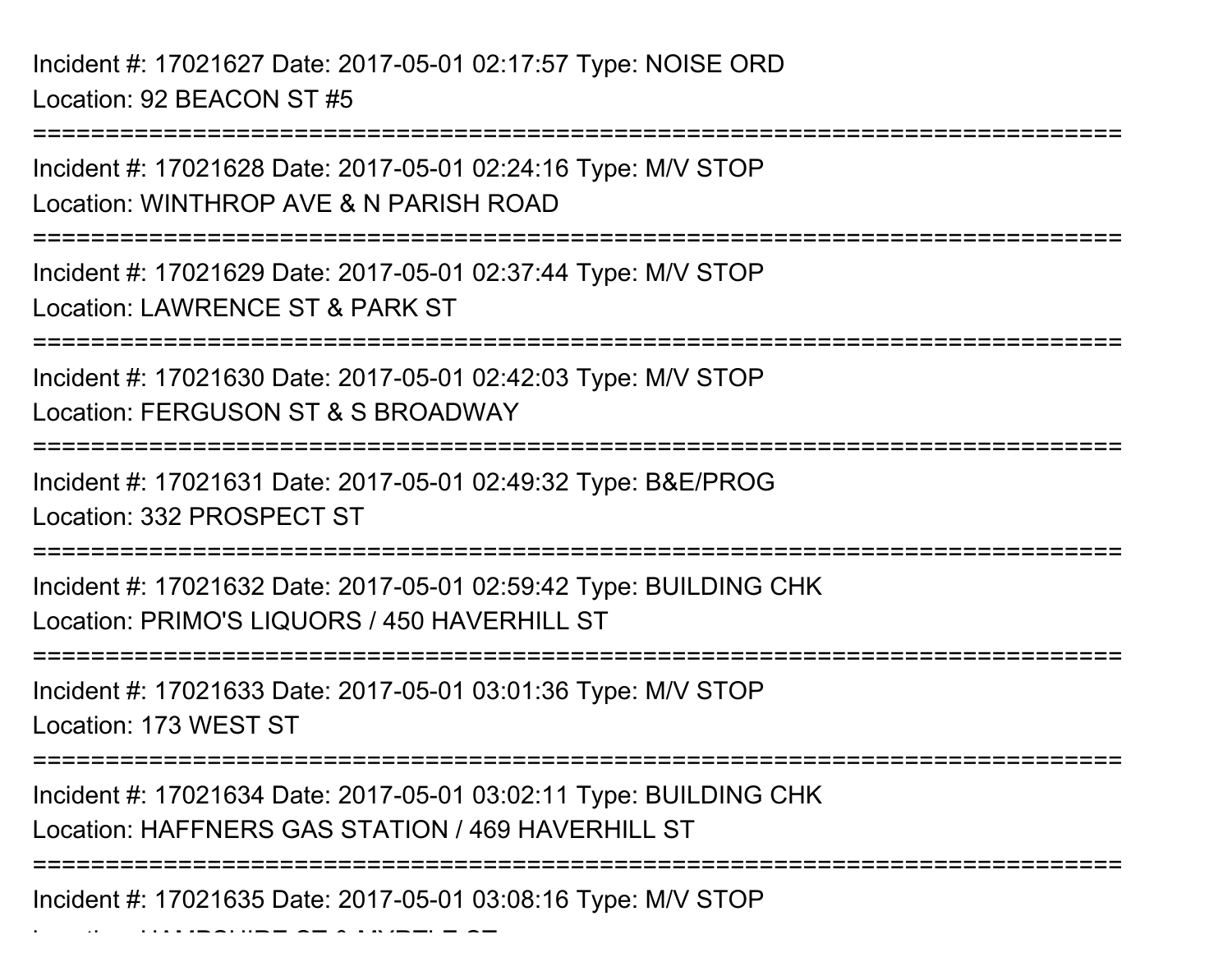Incident #: 17021636 Date: 2017-05-01 03:12:08 Type: BUILDING CHKLocation: 703 HAVERHILL ST

===========================================================================

Incident #: 17021637 Date: 2017-05-01 03:13:31 Type: M/V STOPLocation: 173 WEST ST

===========================================================================

Incident #: 17021638 Date: 2017-05-01 03:20:04 Type: M/V STOPLocation: AMES ST & LOWELL ST

===========================================================================

Incident #: 17021639 Date: 2017-05-01 03:27:22 Type: BUILDING CHKLocation: J&J MINI MARKET / 324 PROSPECT ST

===========================================================================

Incident #: 17021640 Date: 2017-05-01 03:34:07 Type: B&E/MV/PROGLocation: 489 S BROADWAY #13

===========================================================================

Incident #: 17021641 Date: 2017-05-01 03:52:56 Type: M/V STOP

Location: LOWELL ST & MARGIN ST

===========================================================================

Incident #: 17021642 Date: 2017-05-01 03:59:40 Type: BUILDING CHKLocation: MARBLE AV

===========================================================================

===========================================================================

Incident #: 17021643 Date: 2017-05-01 04:08:57 Type: M/V STOPLocation: HIGH ST & PLATT ST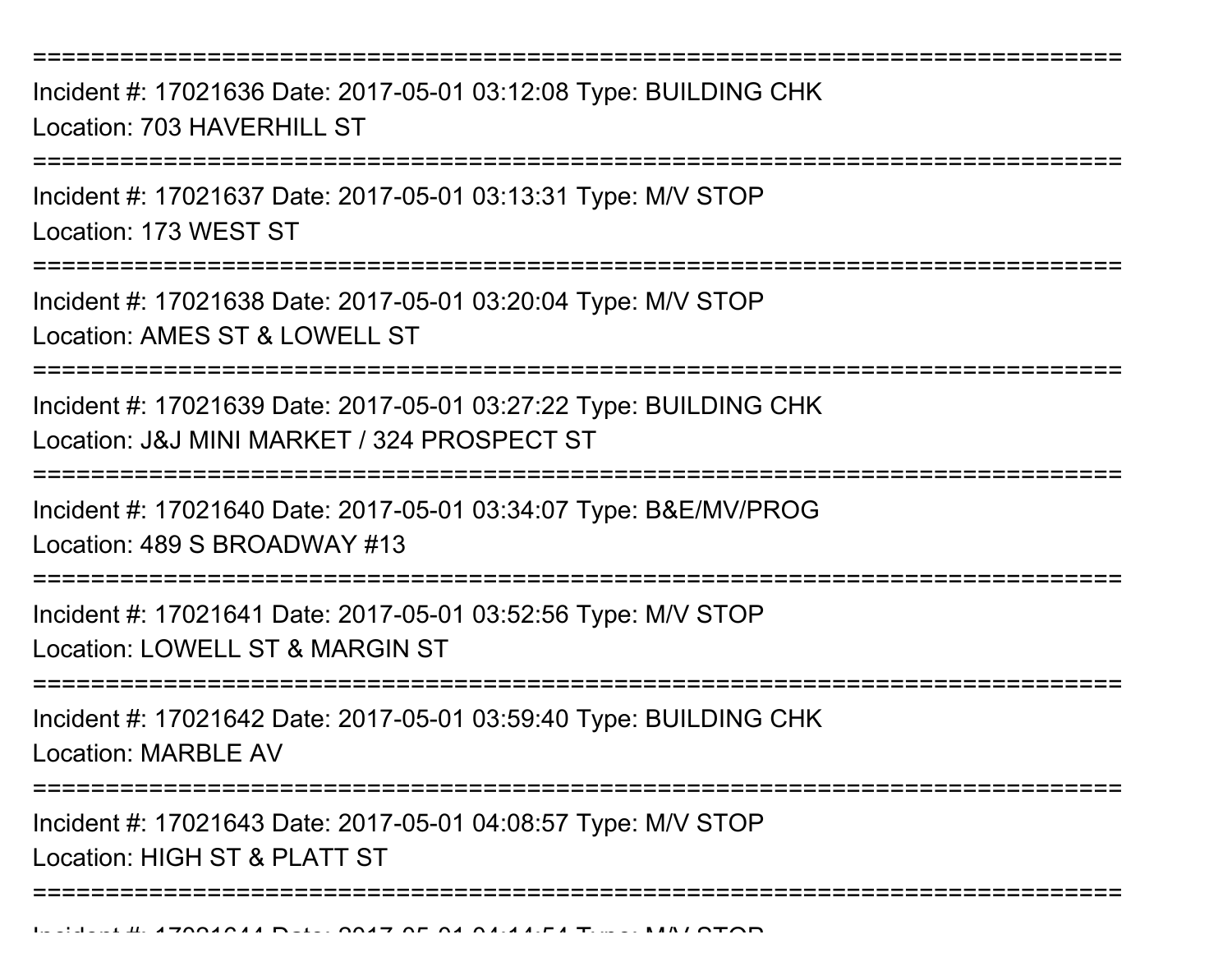Location: GROVE ST & HIGH ST

===========================================================================

Incident #: 17021645 Date: 2017-05-01 04:28:05 Type: M/V STOPLocation: LENOX ST & S BROADWAY

===========================================================================

Incident #: 17021646 Date: 2017-05-01 04:29:51 Type: M/V STOPLocation: BROADWAY & COMMON ST

===========================================================================

Incident #: 17021647 Date: 2017-05-01 04:45:44 Type: M/V STOPLocation: CONGRESS ST

===========================================================================

Incident #: 17021648 Date: 2017-05-01 05:13:04 Type: ALARM/BURGLocation: TRIPOLI BAKERY INC / 106 COMMON ST

===========================================================================

Incident #: 17021649 Date: 2017-05-01 05:47:28 Type: THREATSLocation: 73 BAILEY ST #2

===========================================================================

Incident #: 17021650 Date: 2017-05-01 07:24:09 Type: KEEP PEACELocation: 45 NORRIS ST

===========================================================================

Incident #: 17021651 Date: 2017-05-01 07:36:44 Type: DOMESTIC/PAST

Location: 322 AMES ST #1

=======================

===========================================================================

Incident #: 17021652 Date: 2017-05-01 08:06:20 Type: COURT TIMELocation: LDC / 2 APPLETON ST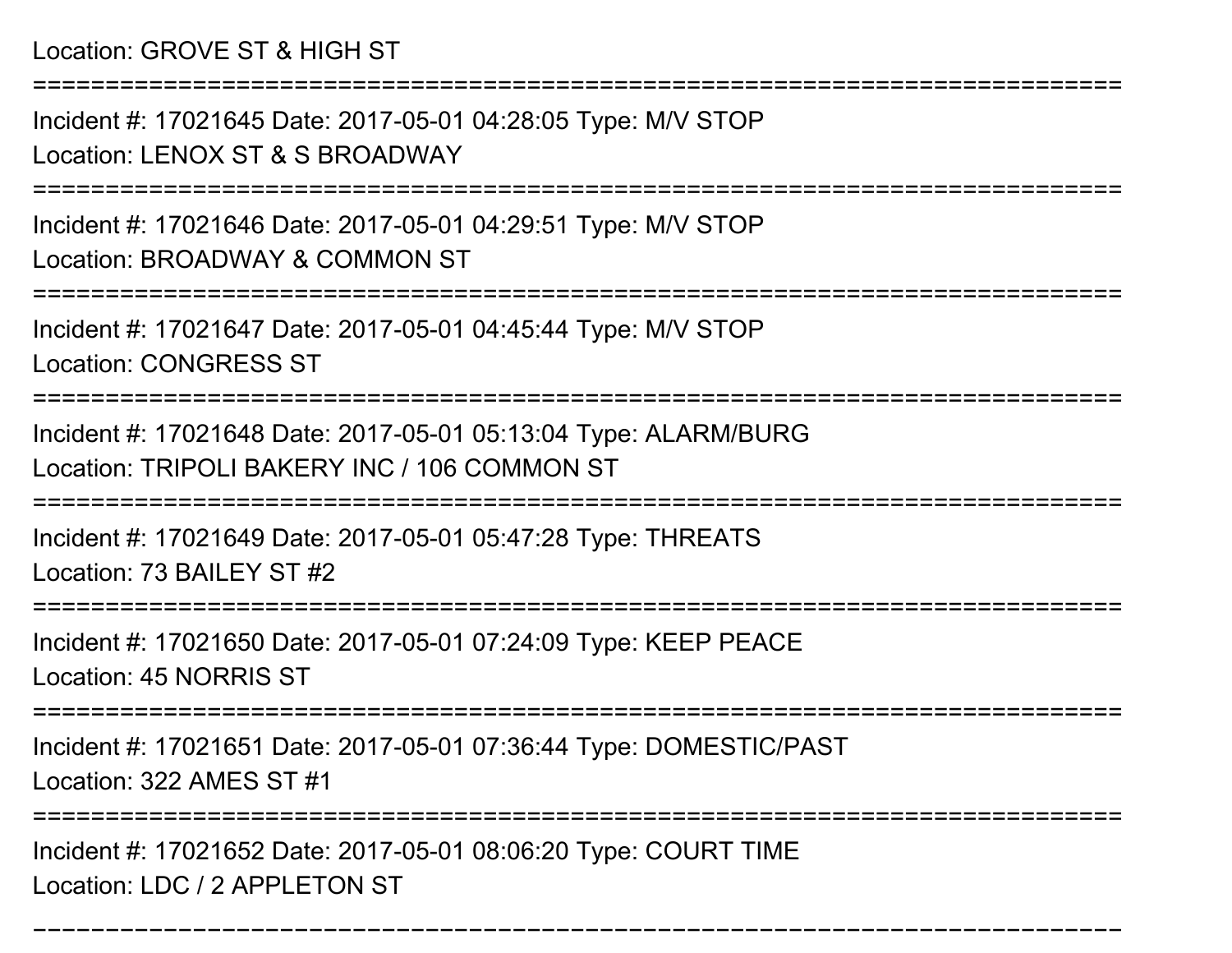## Incident #: 17021653 Date: 2017-05-01 08:08:43 Type: UNWANTEDGUESTLocation: BURGER KING / 187 BROADWAY

===========================================================================Incident #: 17021654 Date: 2017-05-01 08:29:14 Type: INVEST CONTLocation: 15 UNION ST

Incident #: 17021655 Date: 2017-05-01 08:29:55 Type: THREATS

Location: WALGREENS / 220 S BROADWAY

===========================================================================

===========================================================================

Incident #: 17021656 Date: 2017-05-01 08:55:42 Type: 209A/SERVELocation: 103 HAVERHILL ST

===========================================================================

Incident #: 17021657 Date: 2017-05-01 08:58:50 Type: SEIZED PROPLocation: AAA OFFICE / 160 WINTHROP AV

===========================================================================

Incident #: 17021658 Date: 2017-05-01 09:02:36 Type: COURT DOC SERVELocation: 28 SUMMER ST

===========================================================================

Incident #: 17021659 Date: 2017-05-01 09:19:07 Type: PARK & WALKLocation: BROADWAY

===========================================================================

Incident #: 17021660 Date: 2017-05-01 09:22:21 Type: INVESTIGATIONLocation: 22 WILMOT ST

===========================================================================

Incident #: 17021662 Date: 2017-05-01 09:35:50 Type: EXTRA SURVEILLocation: 23 BOWDOIN ST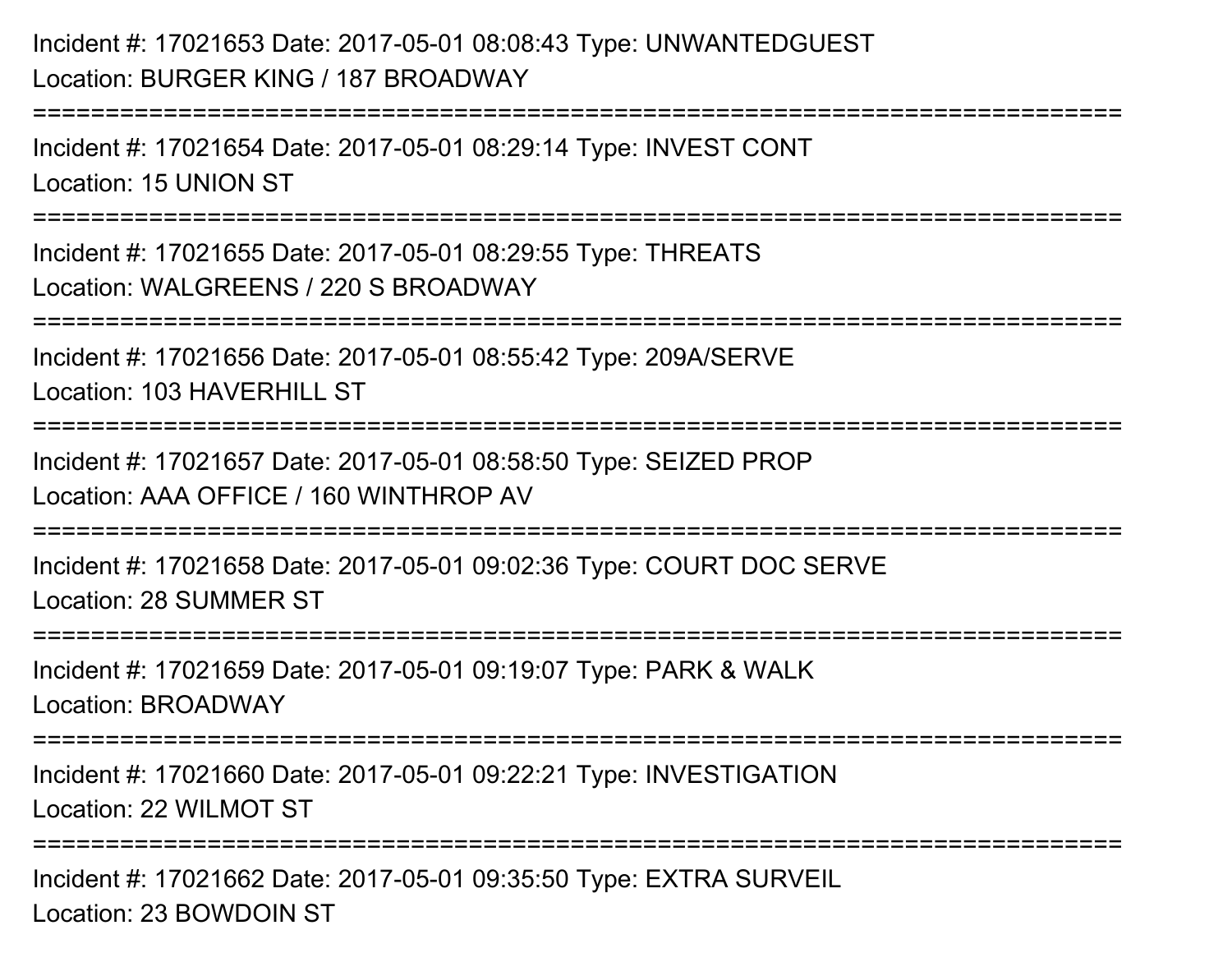Incident #: 17021661 Date: 2017-05-01 09:37:17 Type: 209A/SERVELocation: 117 WILLOW ST

===========================================================================

===========================================================================

Incident #: 17021663 Date: 2017-05-01 09:50:00 Type: COURT DOC SERVELocation: 219 WALNUT ST

===========================================================================

Incident #: 17021664 Date: 2017-05-01 09:57:02 Type: MAL DAMAGELocation: AMESBURY ST & COMMON ST

===========================================================================

Incident #: 17021665 Date: 2017-05-01 10:16:13 Type: SUS PERS/MVLocation: THORNTON ST & WILLIAM ST

===========================================================================

Incident #: 17021666 Date: 2017-05-01 10:21:21 Type: 209A/SERVELocation: 46 MORTON ST

===========================================================================

Incident #: 17021667 Date: 2017-05-01 10:23:11 Type: PARK & WALKLocation: S UNION ST & SALEM ST

===========================================================================

Incident #: 17021668 Date: 2017-05-01 10:36:51 Type: COURT DOC SERVELocation: 30 MARGIN ST

===========================================================================

Incident #: 17021669 Date: 2017-05-01 10:42:43 Type: COURT DOC SERVELocation: 546 HAVERHILL ST

===========================================================================

Incident #: 17021670 Date: 2017-05-01 10:45:54 Type: MAL DAMAGE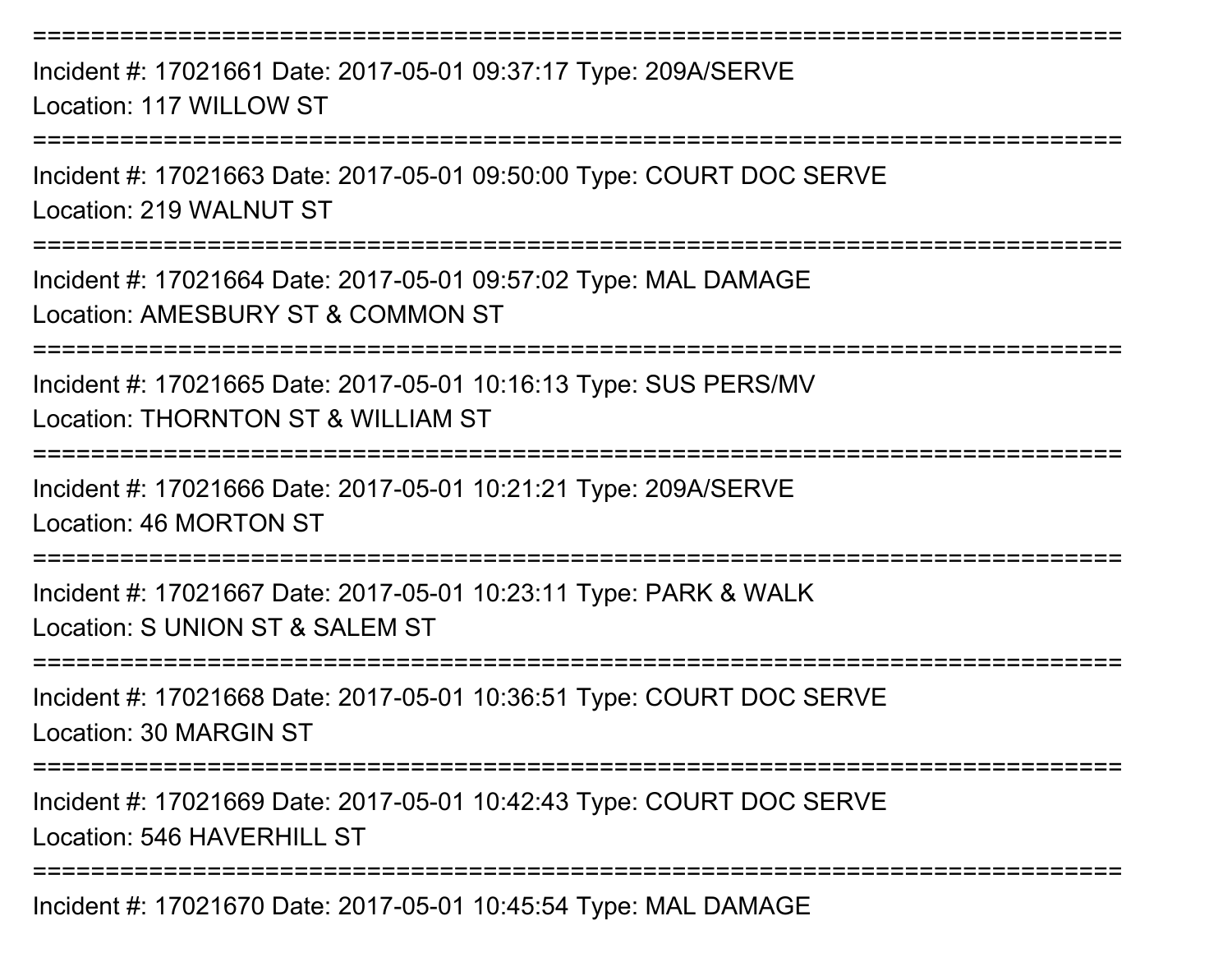Incident #: 17021671 Date: 2017-05-01 10:55:40 Type: M/V STOPLocation: WASHINGTON ST

===========================================================================

Incident #: 17021672 Date: 2017-05-01 11:03:57 Type: MEDIC SUPPORTLocation: 33 TYLER ST

===========================================================================

Incident #: 17021673 Date: 2017-05-01 11:09:20 Type: M/V STOP

Location: 4YY423 / HAVERHILL & BROADWAY

Incident #: 17021679 Date: 2017

===========================================================================

Incident #: 17021674 Date: 2017-05-01 11:16:40 Type: AUTO ACC/UNK PILocation: 34 FARNHAM ST

===========================================================================

Incident #: 17021675 Date: 2017-05-01 11:16:58 Type: TOW OF M/VLocation: 20 PLEASANT ST

===========================================================================

Incident #: 17021677 Date: 2017-05-01 11:23:06 Type: LOST PROPERTYLocation: 11 UNION ST

===========================================================================

Incident #: 17021676 Date: 2017-05-01 11:24:24 Type: DISTURBANCELocation: 31 MCFARLIN CT

=======================

Incident #: 17021678 Date: 2017-05-01 11:30:04 Type: WARRANT SERVELocation: FRANKLIN ST & TREMONT ST

===========================================================================

<sup>05</sup> 01 11:39:00 Type: AUTO ACC/NO PI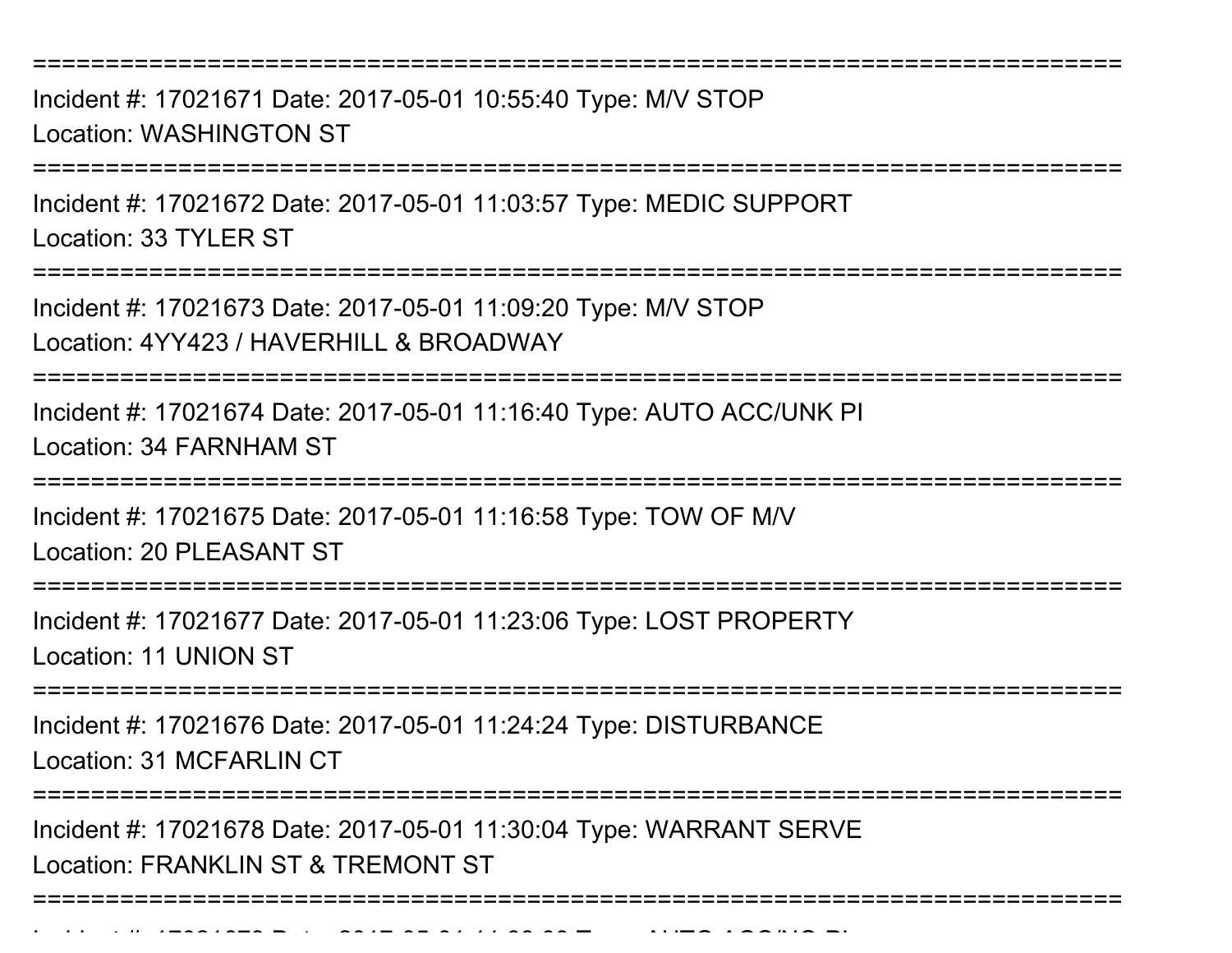## Location: 205 S BROADWAY

===========================================================================Incident #: 17021680 Date: 2017-05-01 11:51:36 Type: COURT DOC SERVELocation: 243 SALEM ST===========================================================================Incident #: 17021681 Date: 2017-05-01 11:52:49 Type: COURT DOC SERVELocation: 321 SALEM ST===========================================================================Incident #: 17021682 Date: 2017-05-01 11:54:12 Type: M/V STOPLocation: 28 BOWDOIN ST===========================================================================Incident #: 17021683 Date: 2017-05-01 11:57:38 Type: ALARM/BURGLocation: LITTLE CAR CARE / 20 EMBANKMENT RD===========================================================================Incident #: 17021684 Date: 2017-05-01 11:58:17 Type: DISTURBANCELocation: 1 COMMONWEALTH DR===========================================================================Incident #: 17021685 Date: 2017-05-01 12:00:17 Type: IDENTITY THEFTLocation: 5 DEBBIE LN===========================================================================Incident #: 17021686 Date: 2017-05-01 12:14:46 Type: COURT DOC SERVELocation: 34 BEACON AV===========================================================================

Incident #: 17021687 Date: 2017-05-01 12:15:03 Type: STOLEN PROPLocation: DAISY ST & HOLLY ST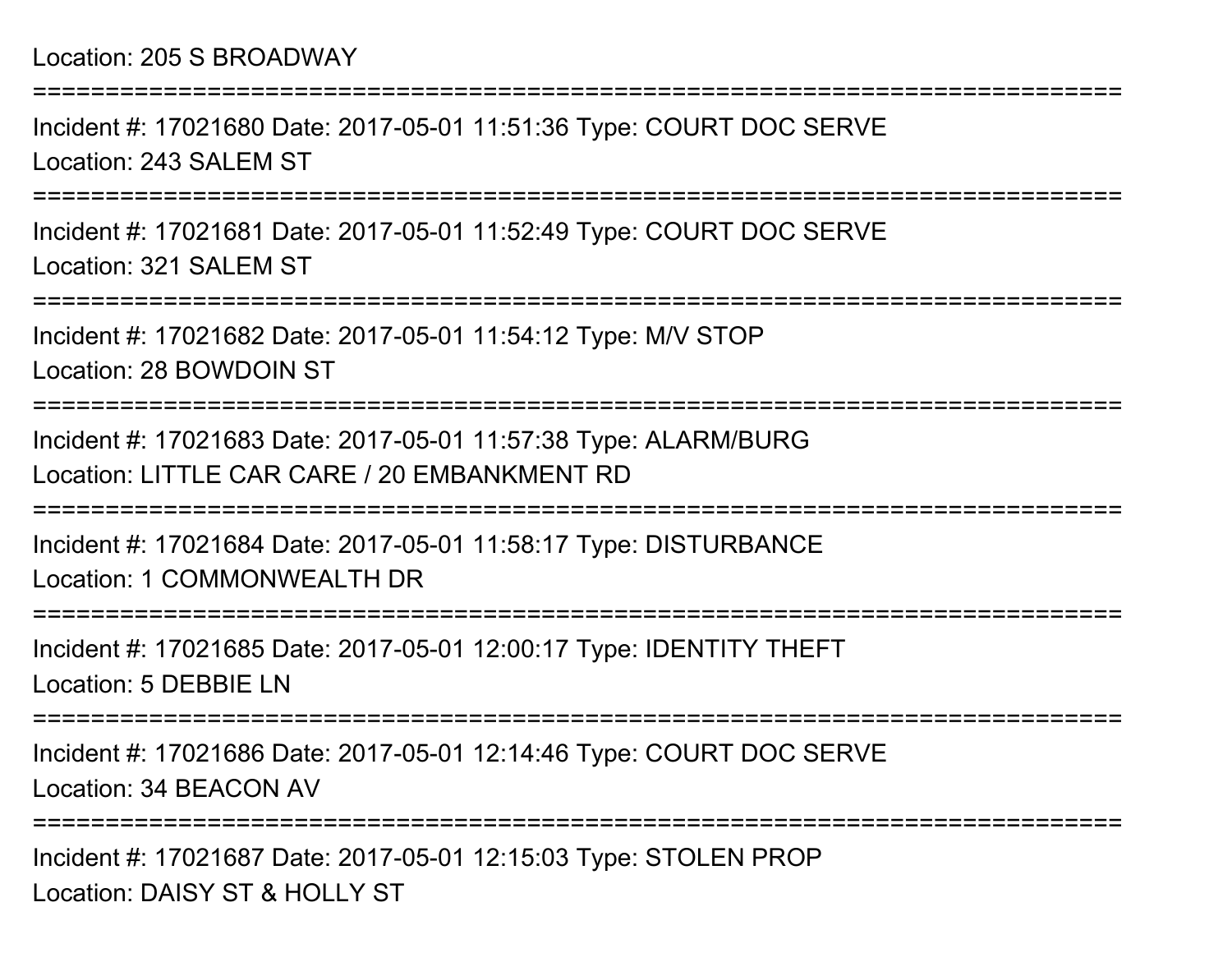Incident #: 17021688 Date: 2017-05-01 12:19:45 Type: AUTO ACC/NO PILocation: GENERAL ST & UNION ST

```
===========================================================================Incident #: 17021689 Date: 2017-05-01 12:21:12 Type: COURT DOC SERVELocation: 54 SULLIVAN AV===========================================================================Incident #: 17021690 Date: 2017-05-01 12:43:12 Type: M/V STOPLocation: BERKELEY ST & BRUCE ST===========================================================================Incident #: 17021691 Date: 2017-05-01 13:03:22 Type: UNWANTEDGUESTLocation: 197 PROSPECT ST===========================================================================Incident #: 17021692 Date: 2017-05-01 13:32:07 Type: DOMESTIC/PASTLocation: 671 ESSEX ST===========================================================================Incident #: 17021693 Date: 2017-05-01 13:37:42 Type: ROBBERY ARMEDLocation: CENTRAL CATHOLIC HIGH SCHOOL / 300 HAMPSHIRE ST===========================================================================Incident #: 17021694 Date: 2017-05-01 13:44:19 Type: GENERAL SERVLocation: 7 GRACE TER #4===========================================================================Incident #: 17021695 Date: 2017-05-01 13:55:19 Type: A&B PASTLocation: LEONARD SCHOOL / 60 ALLEN ST
```
===========================================================================

Incident #: 17021696 Date: 2017-05-01 14:22:58 Type: M/V STOP

Location: DOVD CT & C BBOADWAY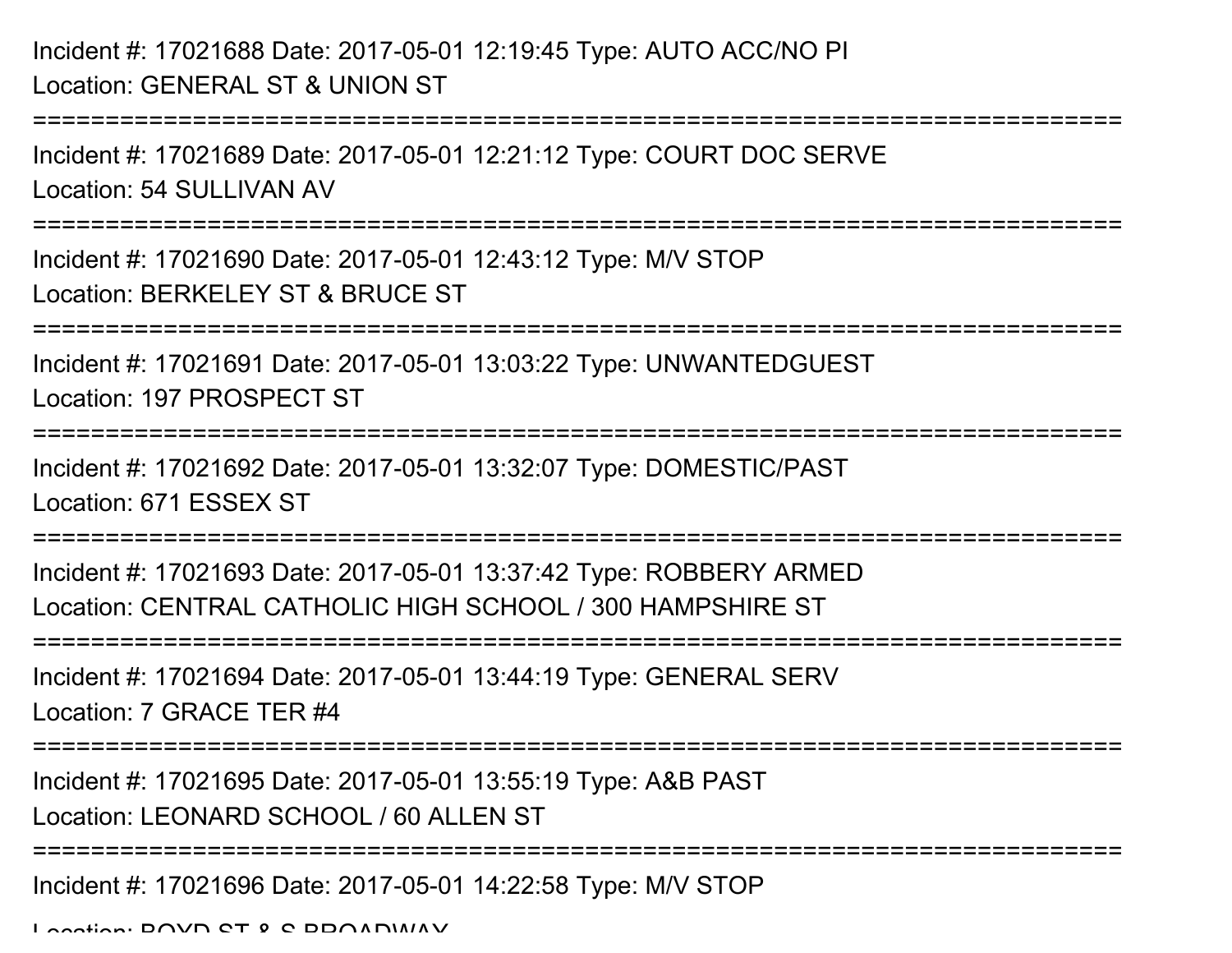Incident #: 17021697 Date: 2017-05-01 14:27:14 Type: A&B PASTLocation: 56 SPRINGFIELD ST

===========================================================================

===========================================================================

Incident #: 17021698 Date: 2017-05-01 14:34:55 Type: A&B PAST

Location: 384 MARKET ST

===========================================================================

Incident #: 17021699 Date: 2017-05-01 14:50:15 Type: MEDIC SUPPORTLocation: 11 SUMMER ST

===========================================================================

Incident #: 17021700 Date: 2017-05-01 14:53:01 Type: A&B PASTLocation: ESSEX ST & WINTER ST

===========================================================================

Incident #: 17021701 Date: 2017-05-01 14:56:15 Type: M/V STOP

Location: LAWRENCE ST & TRENTON ST

===========================================================================

Incident #: 17021702 Date: 2017-05-01 15:02:05 Type: LARCENY/PROGLocation: AMESBURY ST & HAVERHILL ST

===========================================================================

Incident #: 17021703 Date: 2017-05-01 15:11:14 Type: AUTO ACC/NO PILocation: BROADWAY & LOWELL ST

===========================================================================

Incident #: 17021704 Date: 2017-05-01 15:17:37 Type: INVESTIGATION

Location: 2 MUSEUM SQ #206

===========================================================================

Incident #: 17021705 Date: 2017-05-01 15:23:29 Type: M/V STOP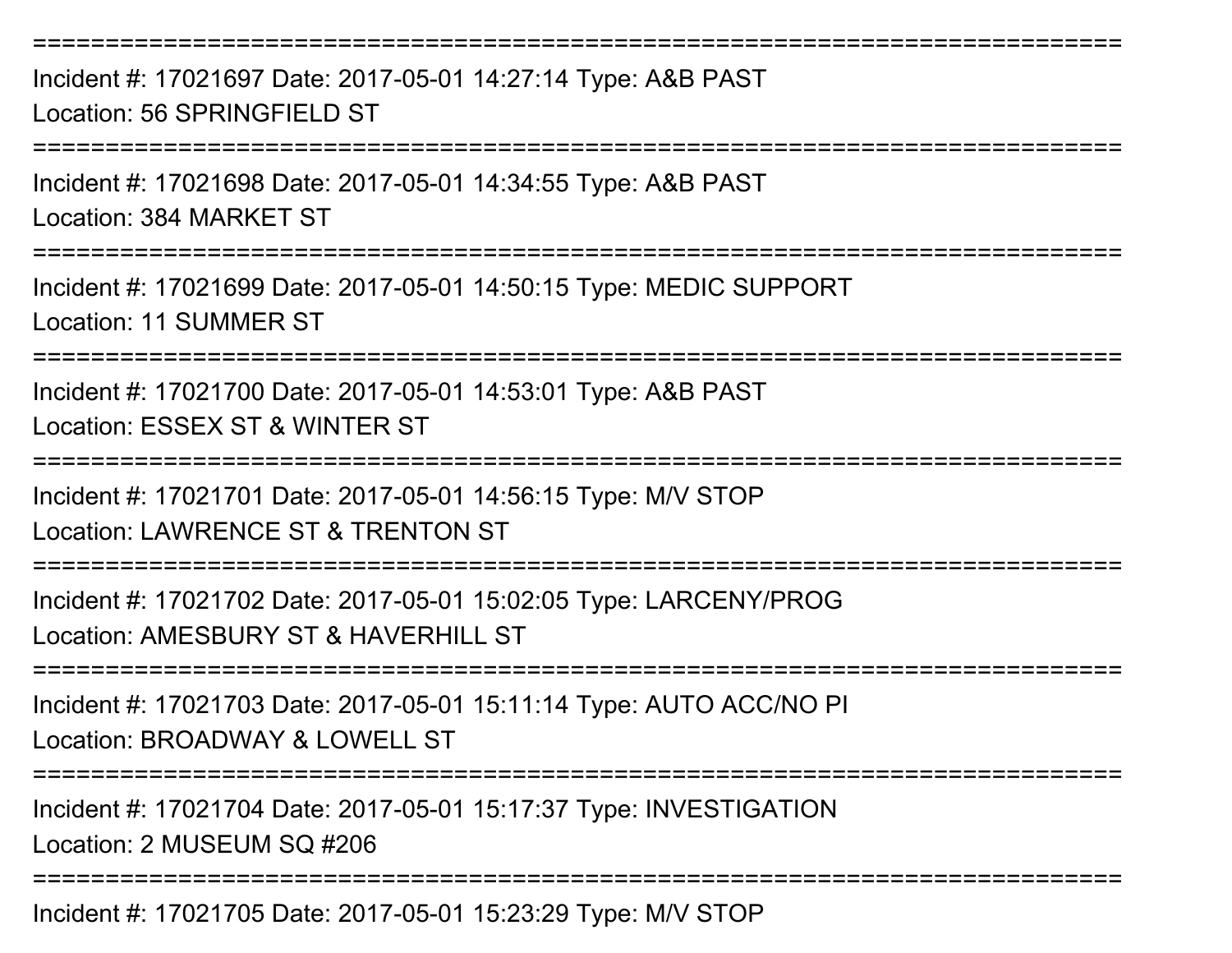Location: 2 MUSEUM SQ

===========================================================================Incident #: 17021706 Date: 2017-05-01 15:26:35 Type: WARRANT SERVELocation: BROADWAY & CROSS ST===========================================================================Incident #: 17021707 Date: 2017-05-01 15:36:11 Type: M/V STOPLocation: KINGSTON ST & NEWTON ST===========================================================================Incident #: 17021708 Date: 2017-05-01 15:42:31 Type: M/V STOPLocation: FRANKLIN ST & METHUEN ST===========================================================================Incident #: 17021709 Date: 2017-05-01 15:46:07 Type: M/V STOPLocation: 835ZE7 / HAMPSHIRE ST & METHUEN ST===========================================================================Incident #: 17021710 Date: 2017-05-01 15:48:09 Type: SUICIDE ATTEMPTLocation: 2 MUSEUM SQ #206===========================================================================Incident #: 17021711 Date: 2017-05-01 15:49:42 Type: M/V STOPLocation: 7AVV50 / 14 ROWE ST===========================================================================Incident #: 17021712 Date: 2017-05-01 15:55:52 Type: AUTO ACC/NO PILocation: 380 BROADWAY

===========================================================================

Incident #: 17021713 Date: 2017-05-01 15:59:32 Type: SUS PERS/MVLocation: SUMNER AV

===========================================================================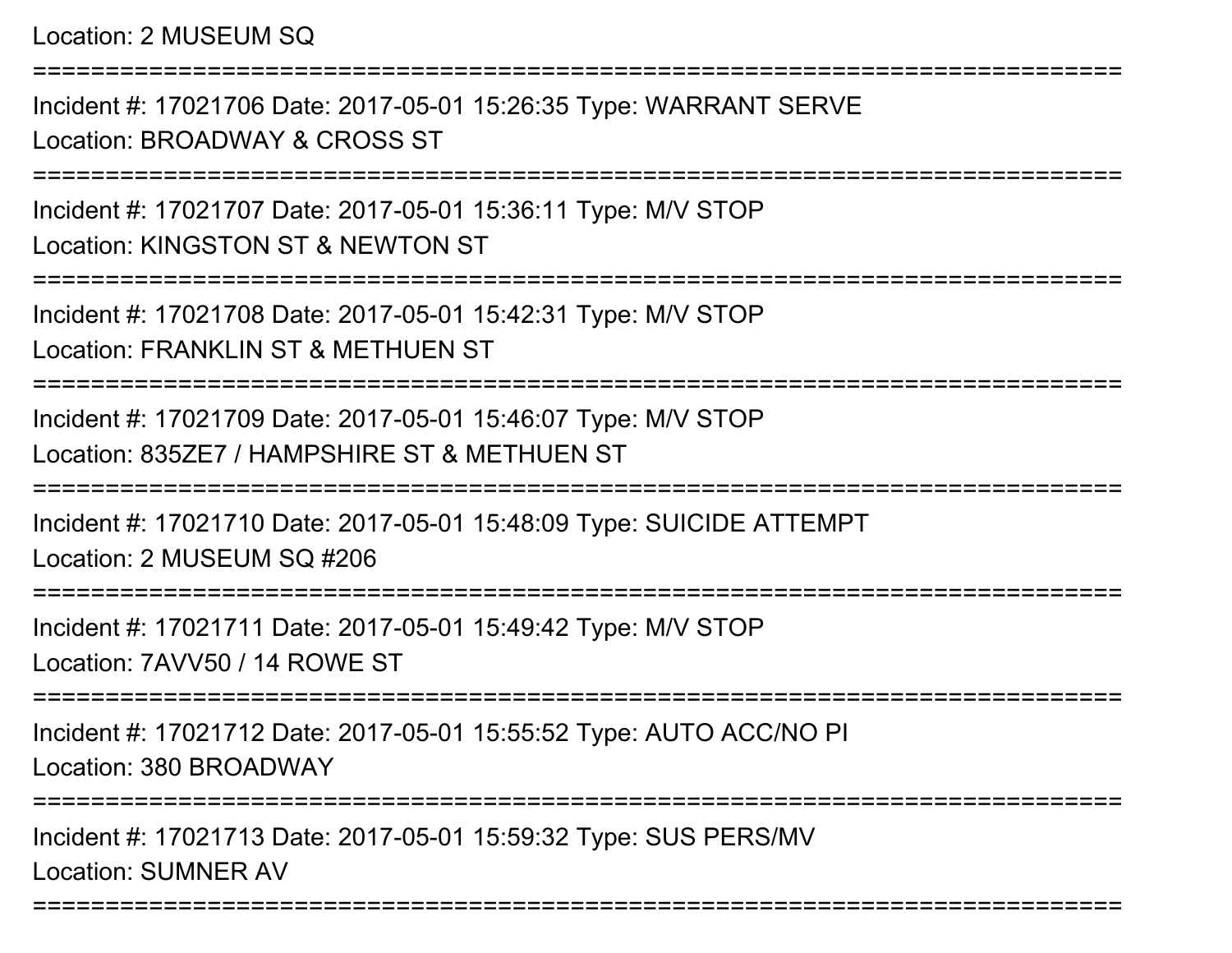Incident #: 17021715 Date: 2017-05-01 16:17:14 Type: INVESTIGATIONLocation: 351 ESSEX ST

===========================================================================

Incident #: 17021716 Date: 2017-05-01 16:35:13 Type: AUTO ACC/NO PILocation: 244 BROADWAY

===========================================================================

Incident #: 17021717 Date: 2017-05-01 16:41:24 Type: LOST PROPERTYLocation: 5 E HAVERHILL ST

===========================================================================

Incident #: 17021718 Date: 2017-05-01 16:47:21 Type: 209A/SERVELocation: 1 GENERAL ST

==============

Incident #: 17021719 Date: 2017-05-01 16:54:59 Type: GENERAL SERVLocation: 110 BYRON AV

===========================================================================

Incident #: 17021720 Date: 2017-05-01 17:08:54 Type: CIVIL PROBLocation: 93 WHITE ST

===========================================================================

Incident #: 17021721 Date: 2017-05-01 17:12:15 Type: 911 HANG UPLocation: 61 PEARL ST

===========================================================================

Incident #: 17021722 Date: 2017-05-01 17:21:16 Type: DISTURBANCELocation: 18 BELLEVUE ST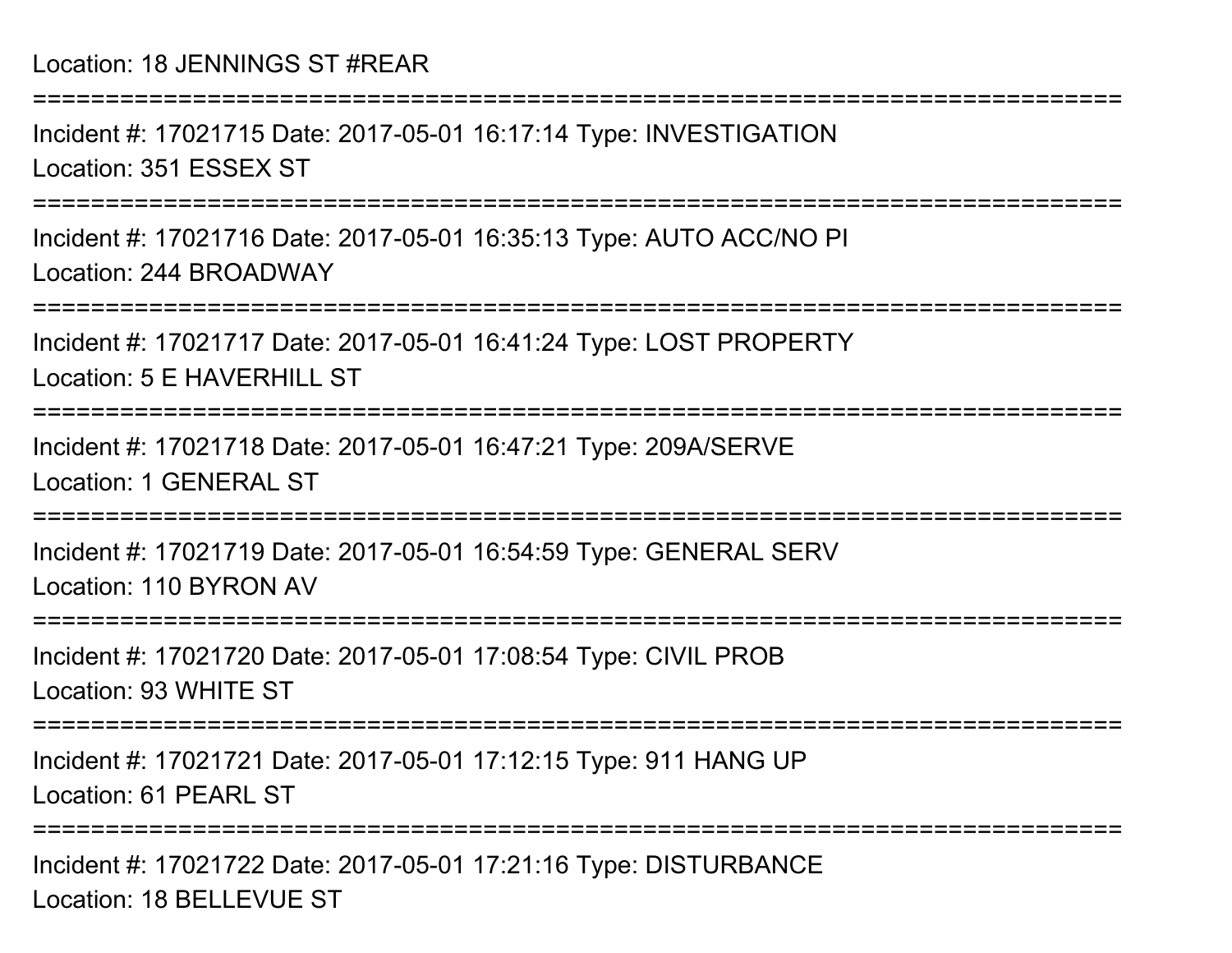## Incident #: 17021723 Date: 2017-05-01 17:29:46 Type: LARCENY/PASTLocation: WALK IN WALK IN / LAWRENCE ST & MYRTLE ST

===========================================================================Incident #: 17021724 Date: 2017-05-01 18:00:24 Type: NEIGHBOR PROBLocation: 18 JENNINGS ST===========================================================================Incident #: 17021725 Date: 2017-05-01 18:02:42 Type: UNATENEDCHILDLocation: 530 BROADWAY FL 4===========================================================================Incident #: 17021726 Date: 2017-05-01 18:04:35 Type: GENERAL SERVLocation: 5 CHESTER ST FL 3===========================================================================Incident #: 17021727 Date: 2017-05-01 18:12:46 Type: MEDIC SUPPORTLocation: 202 BAILEY ST #B===========================================================================Incident #: 17021728 Date: 2017-05-01 18:20:07 Type: CK WELL BEINGLocation: WALK IN WAKL IN / 36 ORCHARD ST FL 1===========================================================================Incident #: 17021729 Date: 2017-05-01 18:24:27 Type: INVEST CONTLocation: 248 BROADWAY===========================================================================

Incident #: 17021730 Date: 2017-05-01 18:35:19 Type: EXTRA SURVEILLocation: FERRY ST & SUMNER AV

=============================

Incident #: 17021731 Date: 2017-05-01 18:38:00 Type: M/V STOP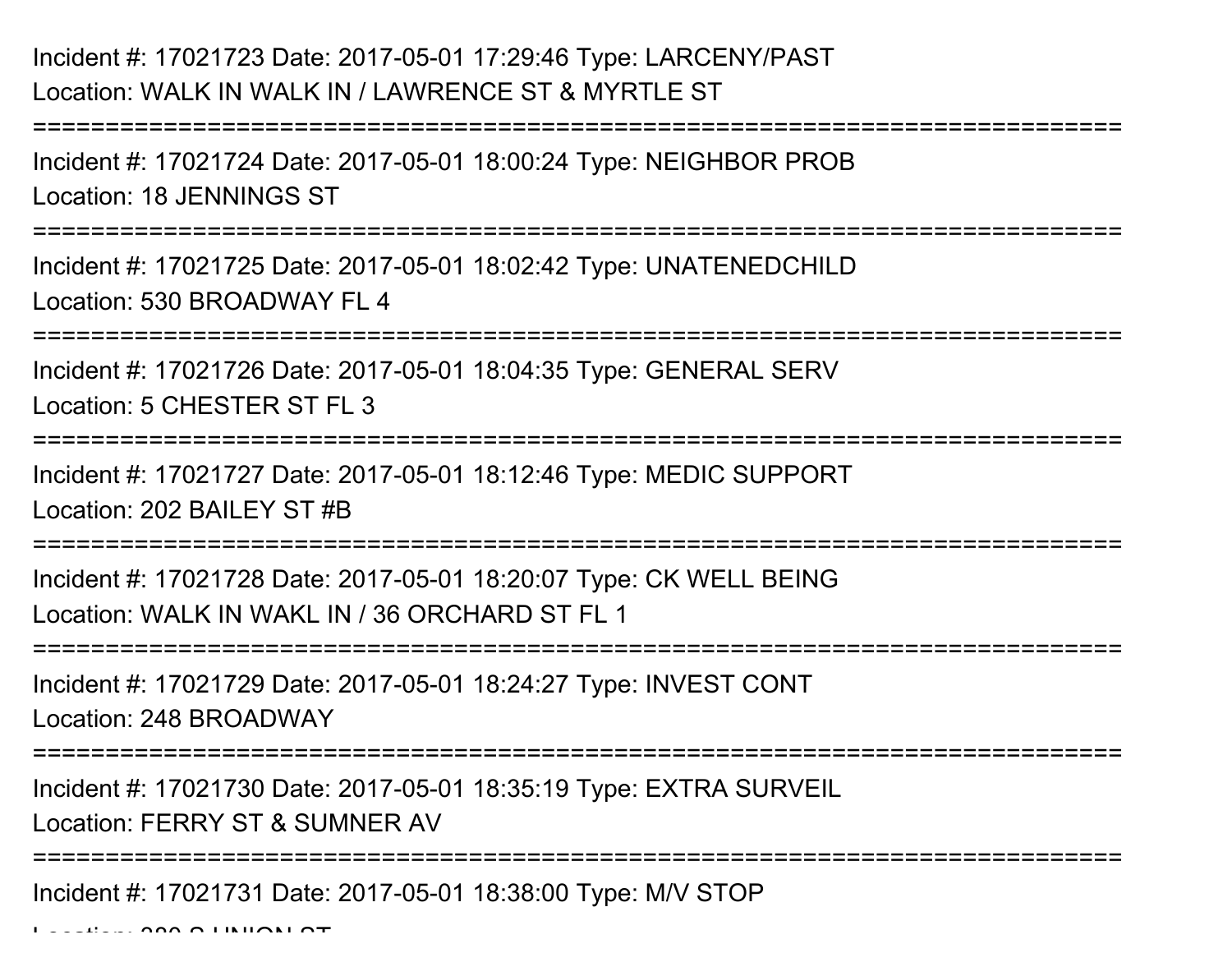===========================================================================Incident #: 17021732 Date: 2017-05-01 18:40:59 Type: M/V STOPLocation: CAMBRIDGE ST & WINTHROP AV===========================================================================Incident #: 17021733 Date: 2017-05-01 18:42:07 Type: M/V STOPLocation: HIGH ST===========================================================================Incident #: 17021734 Date: 2017-05-01 18:43:19 Type: M/V STOPLocation: 155 ANDOVER ST===========================================================================Incident #: 17021738 Date: 2017-05-01 18:49:00 Type: LARCENY/PASTLocation: WALK IN WALK IN / BROADWAY & PARK ST===========================================================================Incident #: 17021735 Date: 2017-05-01 18:49:43 Type: M/V STOPLocation: 54 SALEM ST===========================================================================Incident #: 17021736 Date: 2017-05-01 18:53:09 Type: M/V STOP Location: NEW BALANCE ATHLETIC SHOE CORP / 5 S UNION ST===========================================================================Incident #: 17021737 Date: 2017-05-01 18:58:34 Type: M/V STOPLocation: 71 SALEM ST===========================================================================Incident #: 17021739 Date: 2017-05-01 19:02:30 Type: INVEST CONTLocation: 61 MARBLE AV ===========================================================================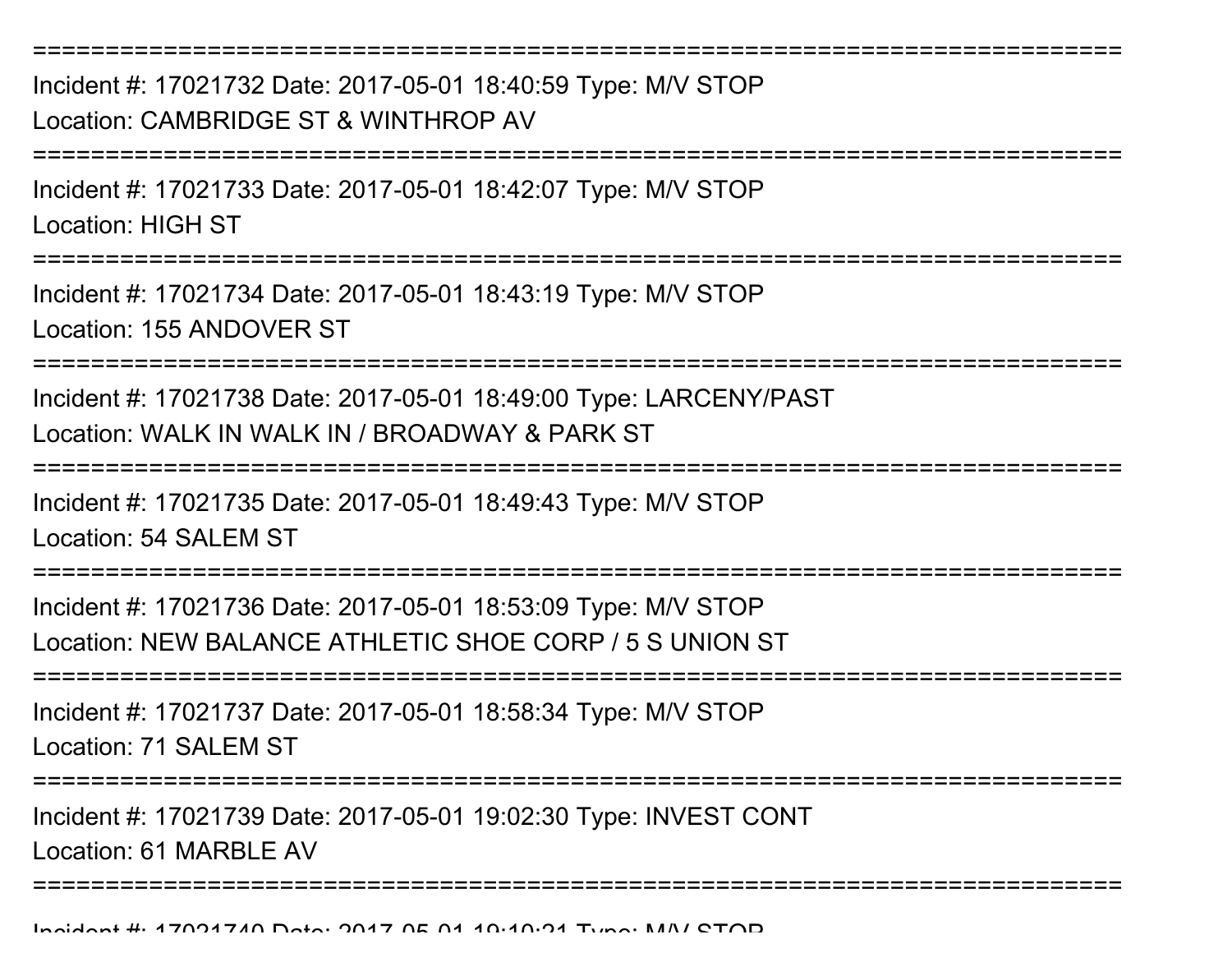## Location: 100 OSGOOD ST

===========================================================================

Incident #: 17021741 Date: 2017-05-01 19:17:55 Type: M/V STOPLocation: BROADWAY & LOWELL ST

===========================================================================

Incident #: 17021742 Date: 2017-05-01 19:18:08 Type: DISTURBANCELocation: 172 LAWRENCE ST

===========================================================================

Incident #: 17021743 Date: 2017-05-01 19:26:08 Type: LARCENY/PASTLocation: WALK IN / 171 F HAVERHILL ST

===========================================================================

Incident #: 17021745 Date: 2017-05-01 19:38:45 Type: TRESPASSINGLocation: 383 CHESTNUT ST

===========================================================================

Incident #: 17021744 Date: 2017-05-01 19:39:58 Type: DISTURBANCELocation: MARY INM NURSING/RESTORATIVE / 172 LAWRENCE ST

===========================================================================

Incident #: 17021746 Date: 2017-05-01 19:46:45 Type: DISTURBANCE

Location: 274 E HAVERHILL ST #16

===========================================================================

Incident #: 17021747 Date: 2017-05-01 19:49:24 Type: AUTO ACC/NO PILocation: CANAL ST & UNION ST

===========================================================================

Incident #: 17021748 Date: 2017-05-01 19:54:12 Type: M/V STOPLocation: HAMPSHIRE ST & LOWELL ST

===========================================================================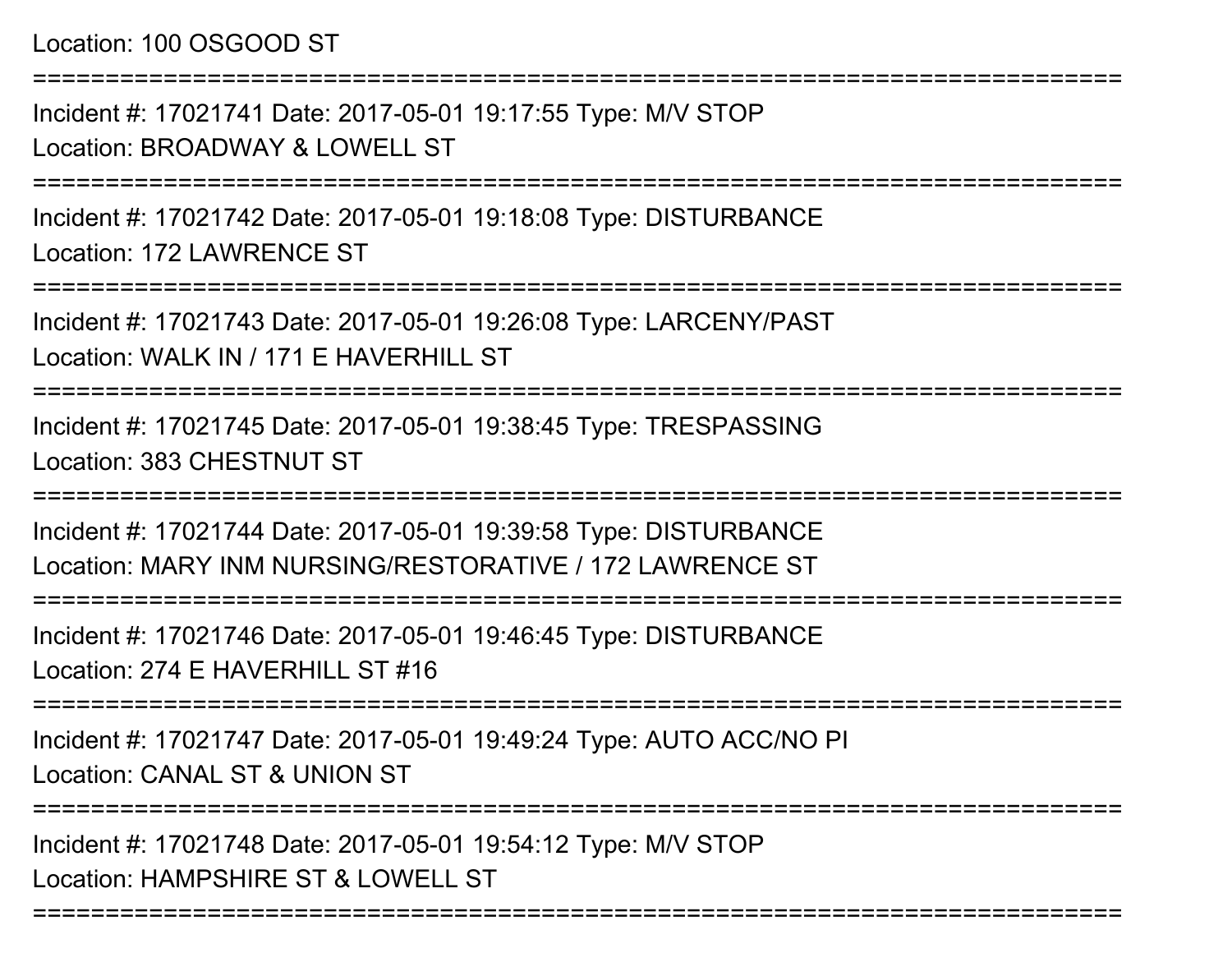Incident #: 17021749 Date: 2017-05-01 20:00:01 Type: DISTURBANCELocation: 121 FARNHAM ST FL 3

===========================================================================

Incident #: 17021750 Date: 2017-05-01 20:13:11 Type: EXTRA SURVEILLocation: FERRY ST & SUMNER AV

===========================================================================

Incident #: 17021751 Date: 2017-05-01 20:58:11 Type: ALARM/BURGLocation: 53 WILMOT ST

===========================================================================

Incident #: 17021752 Date: 2017-05-01 20:58:56 Type: CK WELL BEINGLocation: 257 BROADWAY FL 1

```
===========================================================================
```
Incident #: 17021753 Date: 2017-05-01 21:11:06 Type: SUS PERS/MVLocation: 31 MANCHESTER ST

===========================================================================

Incident #: 17021754 Date: 2017-05-01 21:17:39 Type: GENERAL SERVLocation: LORING ST

===========================================================================

Incident #: 17021755 Date: 2017-05-01 21:20:18 Type: SUS PERS/MVLocation: 39 SPRINGFIFLD ST

===========================================================================

Incident #: 17021756 Date: 2017-05-01 21:24:58 Type: NOTIFICATIONLocation: 93-95 STEARNS AV

===========================================================================

Incident #: 17021757 Date: 2017-05-01 21:32:36 Type: M/V STOPLocation: HIGH ST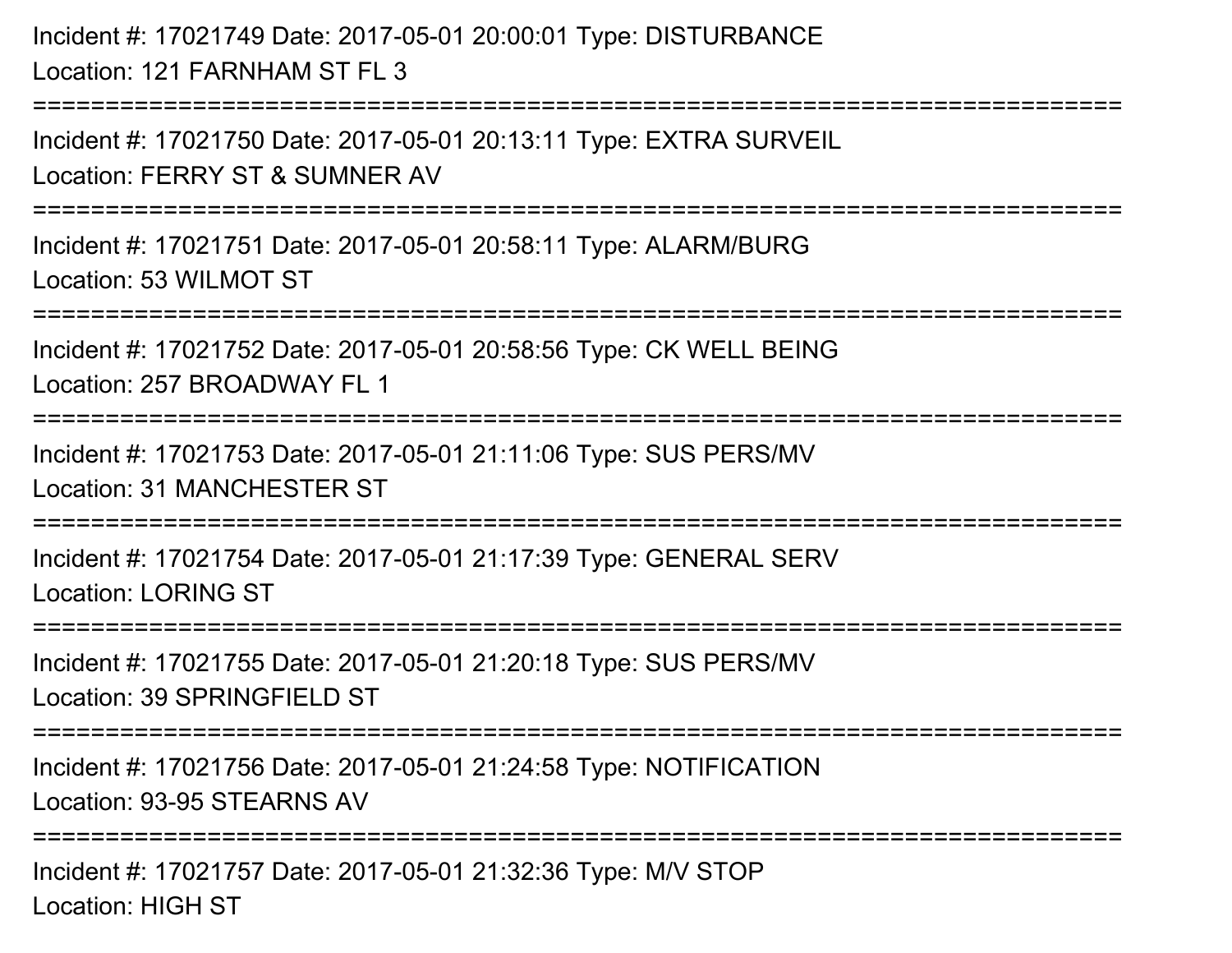===========================================================================Incident #: 17021759 Date: 2017-05-01 21:46:29 Type: SUICIDE ATTEMPTLocation: 21 SAXONIA AV===========================================================================Incident #: 17021760 Date: 2017-05-01 21:49:31 Type: M/V STOPLocation: HAVERHILL ST ===========================================================================Incident #: 17021762 Date: 2017-05-01 21:54:06 Type: GENERAL SERVLocation: 172 EVERETT ST===========================================================================Incident #: 17021761 Date: 2017-05-01 21:58:21 Type: DOMESTIC/PROGLocation: 235 FARNHAM ST #3===========================================================================Incident #: 17021763 Date: 2017-05-01 22:17:41 Type: EXTRA SURVEILLocation: 71 N PARISH RD ===========================================================================Incident #: 17021764 Date: 2017-05-01 23:00:51 Type: STOL/MV/PASLocation: 5 BRADFORD PL===========================================================================Incident #: 17021765 Date: 2017-05-01 23:11:31 Type: AUTO ACC/PEDLocation: AMESBURY ST & COMMON ST===========================================================================

Incident #: 17021766 Date: 2017-05-01 23:15:36 Type: MEDIC SUPPORT

 $\mathcal{L}$  and  $\mathcal{L}$  customers state  $\mathcal{L}$